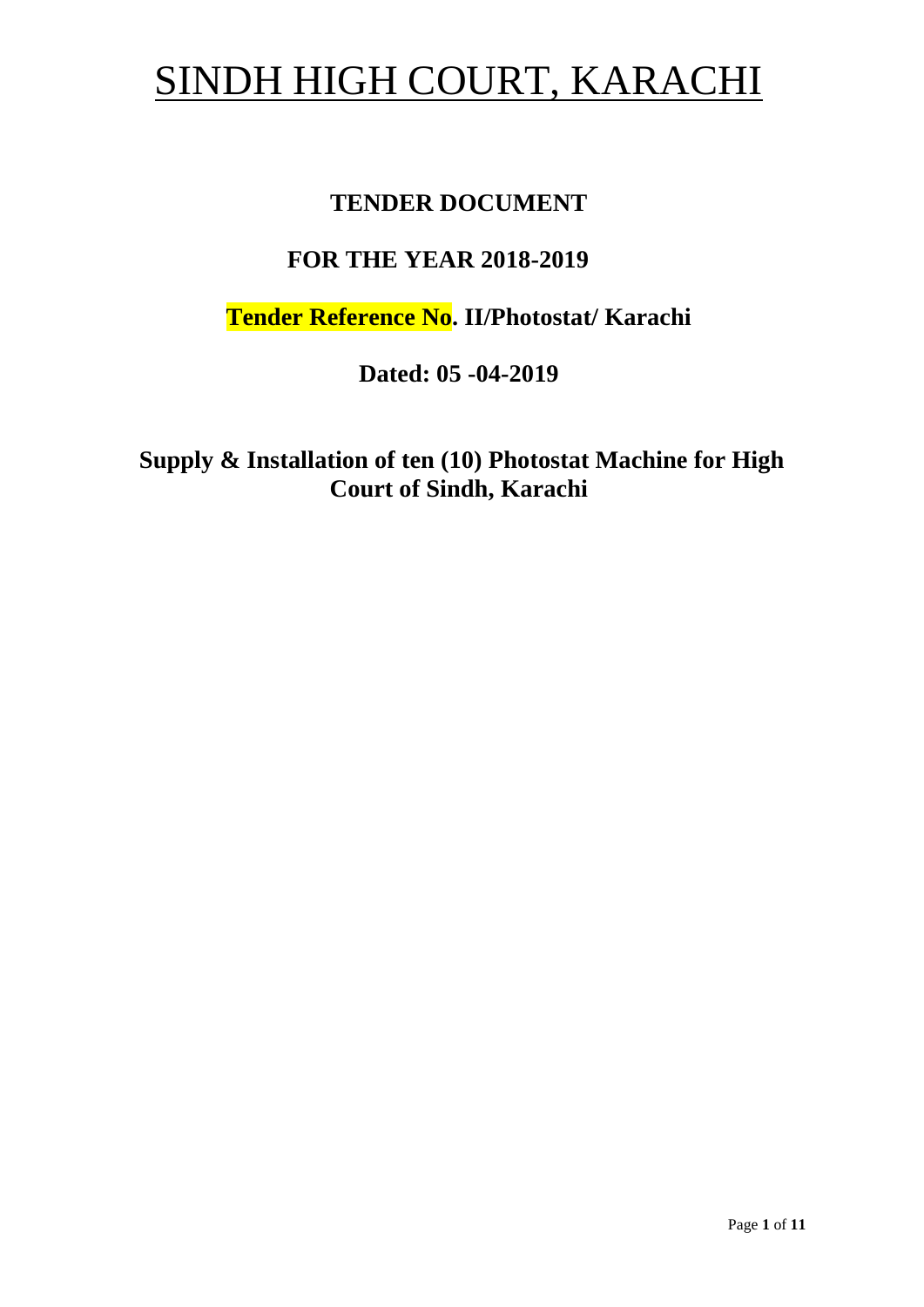## **Contents**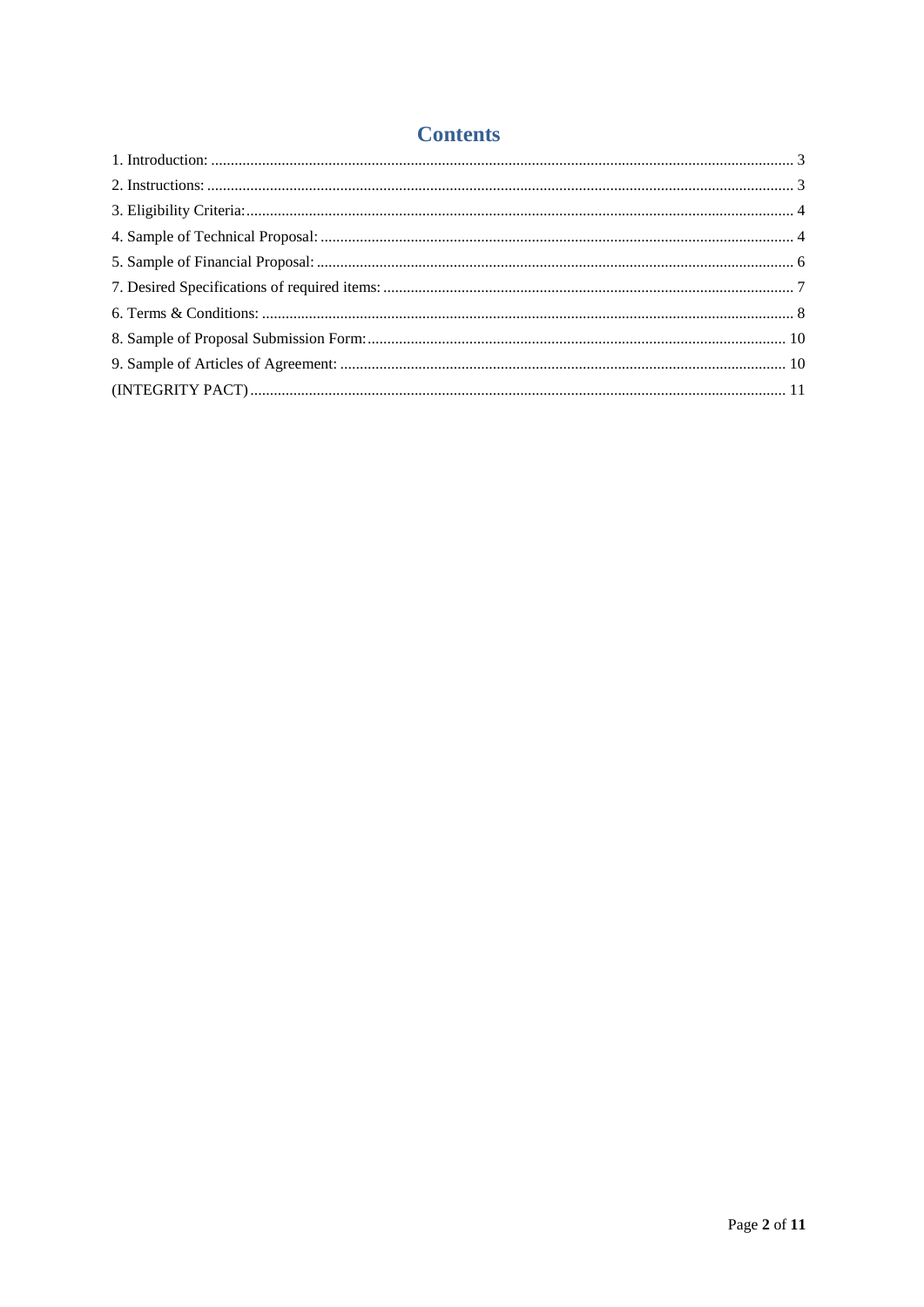## <span id="page-2-0"></span>**1. Introduction:**

#### Dear Tenderer:

The **SINDH HIGH COURT (SHC)** is the highest judicial institution of the province of [Sindh.](https://en.wikipedia.org/wiki/Sindh) We are interested to *purchase ten (10) Photostat Machine (20 CPM) for High Court of Sindh, Karachi,* as per specifications mentioned in tender document, from your esteemed firm / agency.

#### <span id="page-2-1"></span>**2. Instructions:**

- (a) The Sindh High Court, Karachi (SHC) expects that aspirant bidder/ service provider should furnish copies of all the required documents to ensure a transparent and genuine presentation.
- (b) Kindly do not leave any column/item blank. If you need more space please attach a paper & clearly mention item/column name or number etc. that referred the column/item of the Tender Form.
- (c) Tender document which includes full details of items and other terms & conditions may be downloaded free of cost from [www.sindhhighcourt.gov.pk](http://www.sindhhighcourt.gov.pk/) and [www.spprasindh.gov.pk.](http://www.spprasindh.gov.pk/)
- (d) The last date to submit the Tender Document, separate technical  $\&$  financial proposals along with relevant documents in sealed envelopes is **22nd APRIL, 2019 AT 10:30 A.M.** in the Office of the Director General (Finance & Accounts), Sindh High Court, Karachi, as reflected in NIT.
- (e) **The technical proposals will be opened on the same day** in the presence of representatives who may care to attend as reflected in NIT.
- (f) Date and time of opening of **financial proposals** will be communicated to bidder in advance.
- (g) **Bid Security of 2% of total amount** will be deposited along with Tender Document in shape of PAY ORDER / DEMAND DRAFT/ BANK GUARANTEE in the name of Registrar, Sindh High Court, Karachi.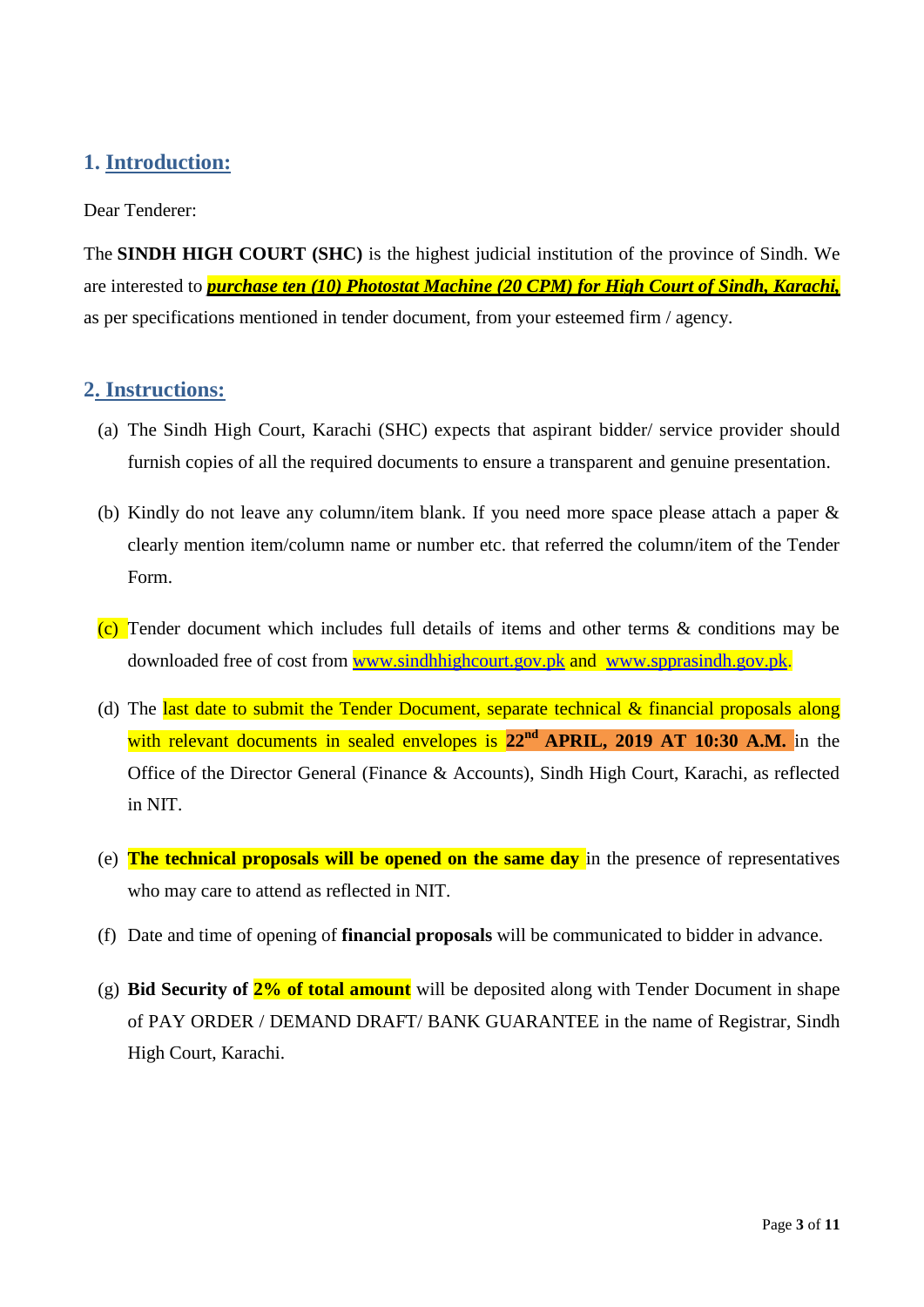## <span id="page-3-0"></span>**3. Eligibility Criteria:**

| Following documents must be furnished before the evaluation of Technical Proposal. |  |
|------------------------------------------------------------------------------------|--|
|------------------------------------------------------------------------------------|--|

| S.No.          | <b>Eligibility Criteria</b>                                          | Requirement |
|----------------|----------------------------------------------------------------------|-------------|
| $\mathbf{1}$   | Profile of company/firm along with copies of relevant documents      | Mandatory   |
| 2              | Copies of relevant Tax Registration Certificates.                    | Mandatory   |
| $\overline{3}$ | Copies of at least three (03) Purchase Orders of similar nature      | Mandatory   |
|                | during the last three years along with Completion Certificates/      |             |
|                | delivery challan for the goods provided.                             |             |
| $\overline{4}$ | Undertaking on judicial stamp paper that firm has never been         | Mandatory   |
|                | blacklisted by any government semi government, autonomous and        |             |
|                | stated owned organization.                                           |             |
| 5              | Total Financial turnover of at least 3 million during the last three | Mandatory   |
|                | years. (financial statement or bank statement or both are required)  |             |

It is undertaken that all the above mentioned documents have been provided in the sequence as mentioned above. It is fully understood that in case of non-compliance of eligibility criteria, our technical proposal will not be evaluated and no liability would be incur against High Court of Sindh for rejection of tender.

| <b>Name</b>        |  |
|--------------------|--|
|                    |  |
| <b>Designation</b> |  |
|                    |  |
| <b>Signature</b>   |  |
|                    |  |
| <b>Stamp</b>       |  |
|                    |  |
|                    |  |

## <span id="page-3-1"></span>**4. Sample of Technical Proposal:**

- 1. Technical Proposal must include complete technical specifications.
- 2. Requirements of High Court must be highlighted in yellow or circled with pen on the brochure else technical proposal may not be considered.
- 3. Technical Proposal shall be sealed in separate envelope.
- 4. This is only format of Technical Proposal. Kindly do not write anything in the box below.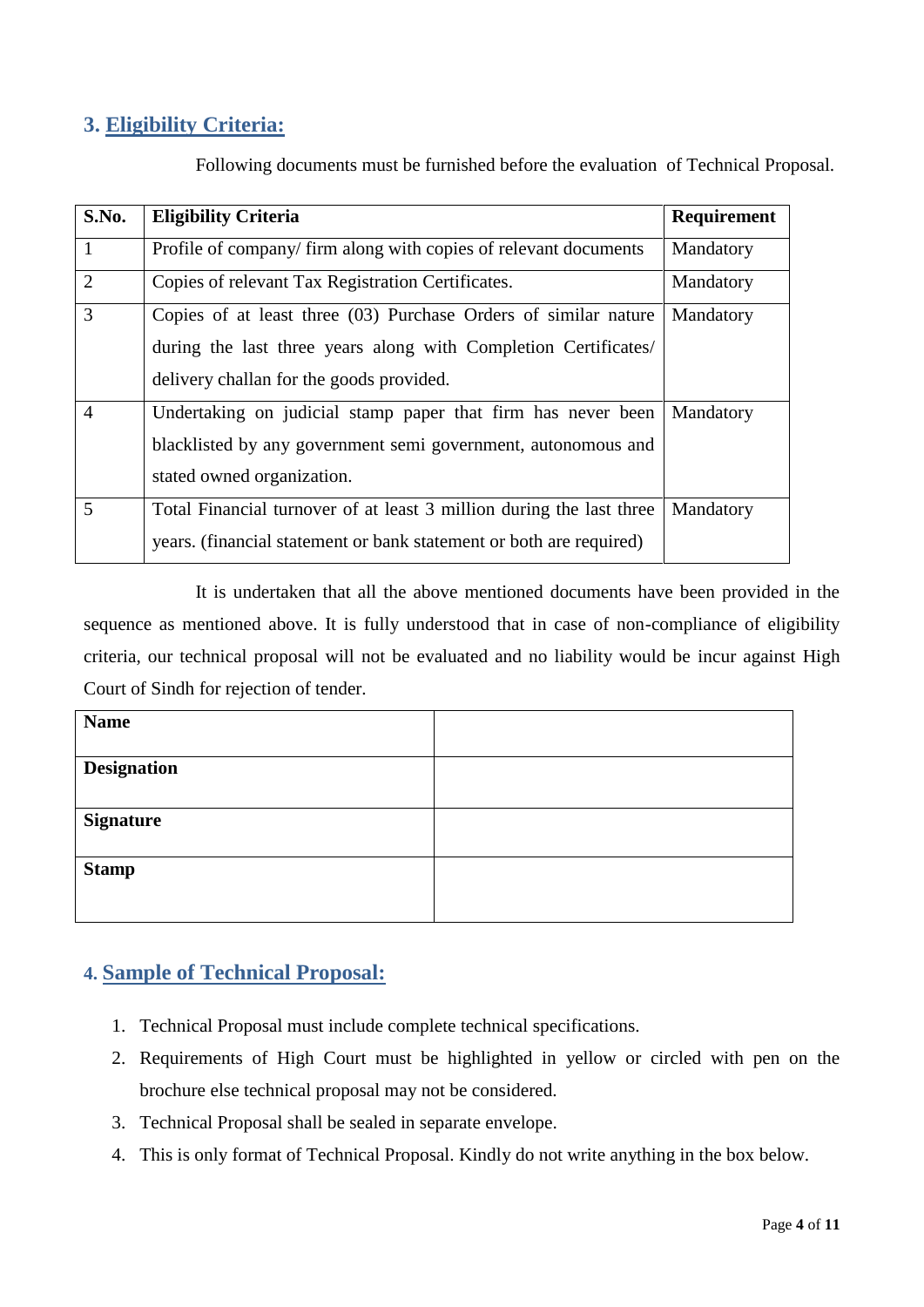| <b>Photostat Machine</b>    |  |
|-----------------------------|--|
| <b>Brand</b>                |  |
| <b>Country of Origin</b>    |  |
| Copy per minute             |  |
| <b>Memory</b>               |  |
| Warm up time                |  |
| <b>Continuous Copying</b>   |  |
| <b>Paper Size</b>           |  |
| <b>Accessories</b>          |  |
| <b>Warranty</b>             |  |
| <b>Parts</b>                |  |
| End of year sale            |  |
| product/refurbished.        |  |
| <b>Cost Effective &amp;</b> |  |
| <b>Economical Machine</b>   |  |

**Stamp & Signature**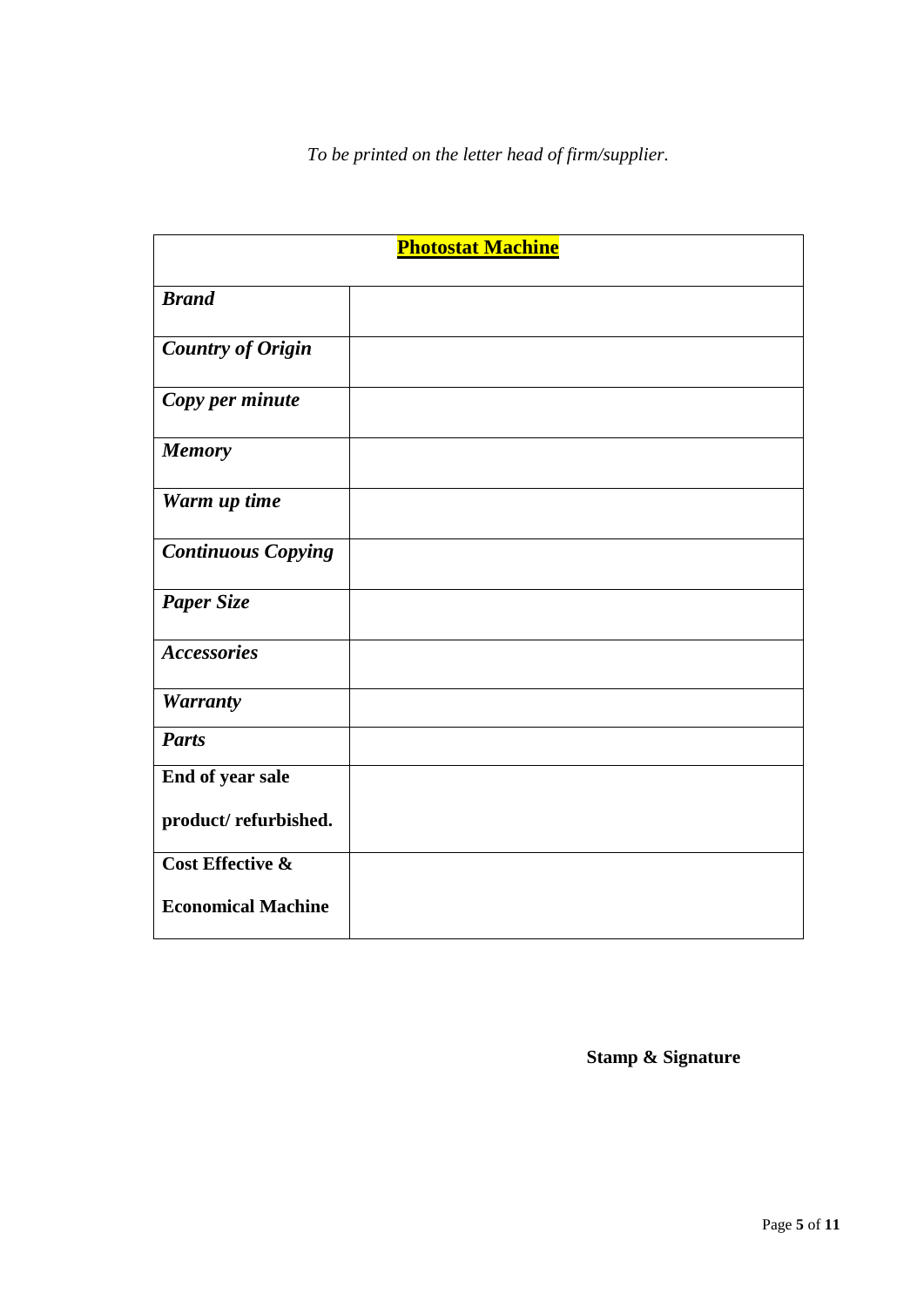## <span id="page-5-0"></span>**5. Sample of Financial Proposal:**

- 1. Financial proposal should be sealed in separate envelope.
- 2. Rates should be mentioned in both figures & words.
- 3. All transportation, installation cost must be mentioned separately in financial proposal and total cost must be inclusive of all cost.
- 4. Financial Proposal must be submitted on letter head of company/supplier.
- 5. This is only format of Financial Proposal. Kindly do not write anything in the box below.

| <b>Description</b>              | <b>Unit Price (Rs)</b> | JJ<br><b>Quantity (No)</b> | Amount (Rs.) |
|---------------------------------|------------------------|----------------------------|--------------|
|                                 |                        |                            |              |
| Cost of Machine                 |                        |                            |              |
|                                 |                        |                            |              |
| Other Cost (if any)             |                        |                            |              |
|                                 |                        |                            |              |
| <b>Total Cost in figure and</b> |                        |                            |              |
|                                 |                        |                            |              |
| words without GST &             |                        |                            |              |
|                                 |                        |                            |              |
| other taxes                     |                        |                            |              |
|                                 |                        |                            |              |

#### *To be printed on the letter head of firm/supplier.*

All government taxes will be applicable as per rules.

**Stamp & Signature**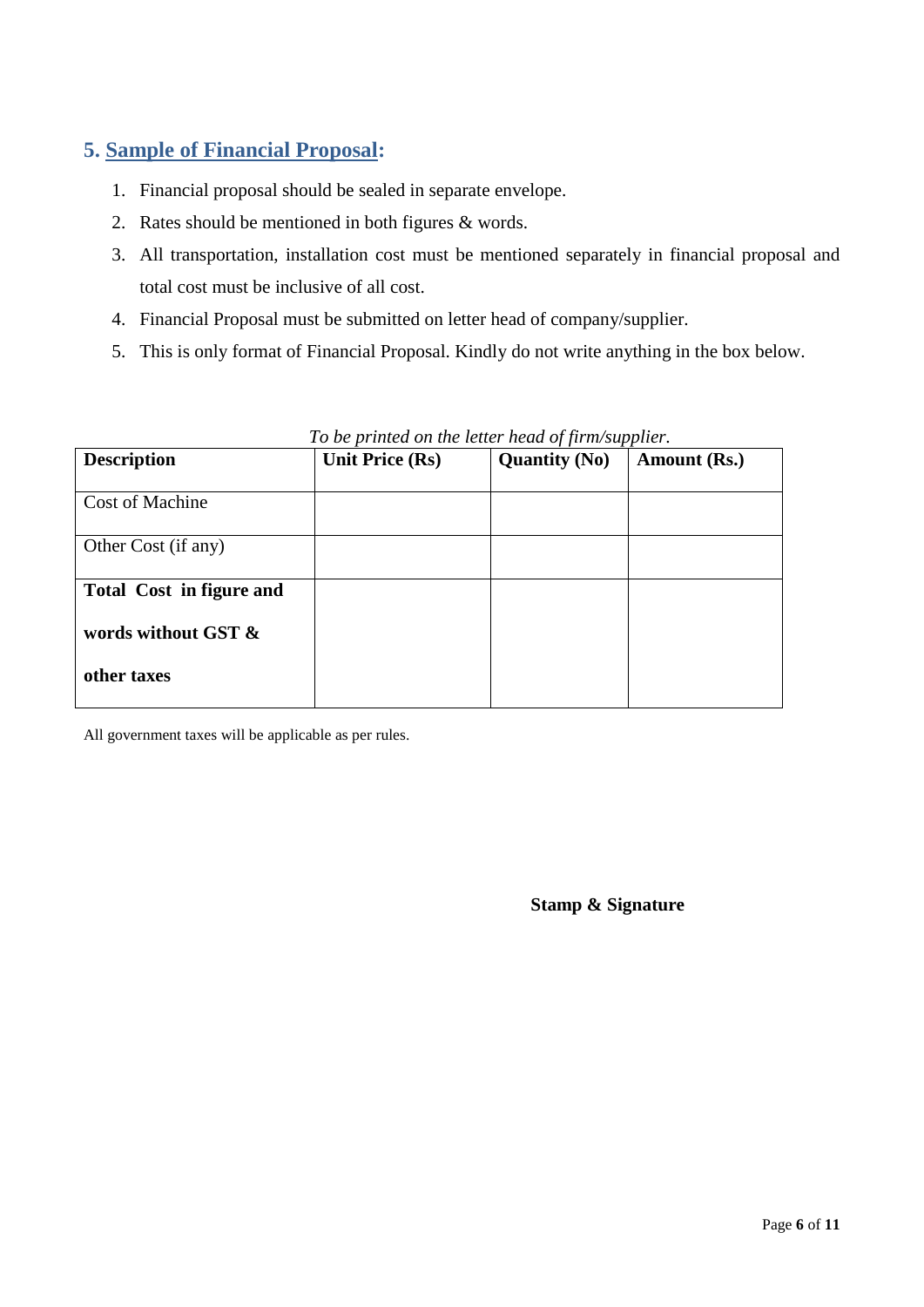# <span id="page-6-0"></span>**7. Desired Specifications of required items:**

| <b>Photostat Machine</b>    |                                                                  |  |
|-----------------------------|------------------------------------------------------------------|--|
| <b>Brand</b>                | Canon or equivalent standard                                     |  |
| <b>Country of Origin</b>    | Japan/ UK/ USA or equivalent standard                            |  |
| Copy per minute             | Minimum 20 Copies (A4)                                           |  |
| <b>Memory</b>               | 128 MB or higher                                                 |  |
| Warm up time                | 1 minute or less                                                 |  |
| <b>Continuous</b>           | 1 to 999 copies                                                  |  |
| Copying                     |                                                                  |  |
| <b>Paper Size</b>           | Should support Legal, A4 and A3 paper size.                      |  |
| <b>Accessories</b>          | With installation, all accessories, trolley and consumable       |  |
|                             | parts                                                            |  |
| <b>Warranty</b>             | One year free service with parts                                 |  |
| <b>Parts</b>                | Parts must be easily available in the market.                    |  |
| End of year sale            | Copy of brand and end of year product/refurbished products will  |  |
| product/refurbished.        | not be acceptable.                                               |  |
| <b>Cost Effective &amp;</b> | Cost Effective & economical Photostat Machine is required. You   |  |
| <b>Economical Machine</b>   | are required to prove with calculation that your machine is cost |  |
|                             | effective & economical in term of consumable parts. Mention life |  |
|                             | and cost of consumable parts to justify your claim. Rates of     |  |
|                             | consumable parts without GST should be valid for one year from   |  |
|                             | the date of purchasing. The same may be adjusted by mutual       |  |
|                             | consent, in case of abnormal fluctuation in price of dollar.     |  |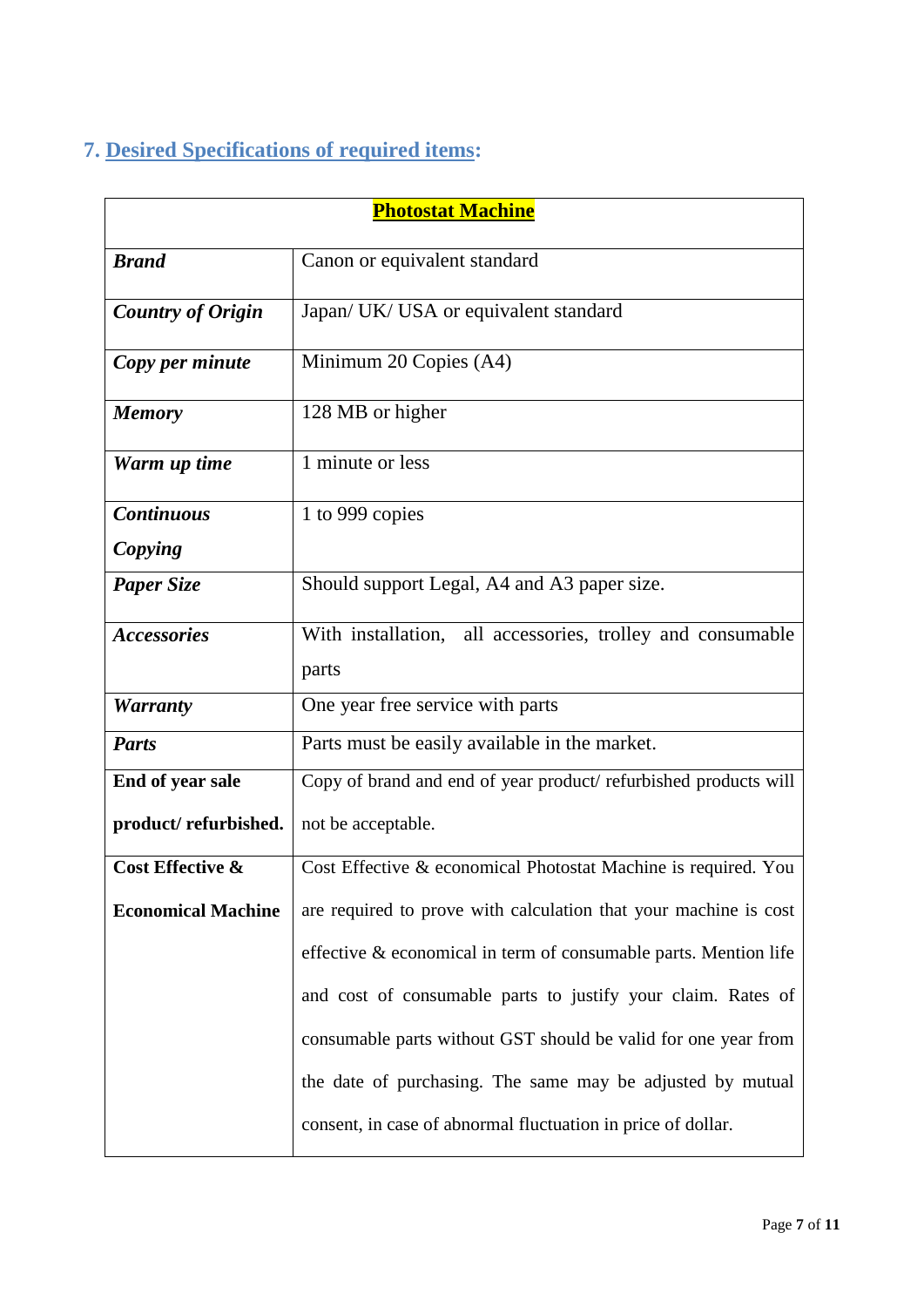## <span id="page-7-0"></span>**6. Terms & Conditions:**

- 1. Tender document which includes full details of items and other terms & conditions can be downloaded free of cost from [www.sindhhighcourt.gov.pk](http://www.sindhhighcourt.gov.pk/) and [www.spprasindh.gov.pk.](http://www.spprasindh.gov.pk/)
- 2. Single Stage-Two Envelopes method will be adopted for bidding process as per rules.
- 3. Company Profile along with relevant documents be attached with this document.
- 4. Bid(s) shall be in Pak rupees only and rates should be mentioned both with and without GST.
- 5. The bidder should quote its rates clearly, in the Financial Proposal in both figures and words.
- 6. No advance payment shall be made against the supply of items mentioned in this bidding document.
- *7. Delivery shall be made at High Court of Sindh, Karachi.*
- 8. Sindh High Court reserves the rights to cancel the tender, accept or reject any tender as per rules.
- 9. The contract shall be terminated in case of violation of terms and conditions by the contractors.
- 10. All bids must be accompanied by an earnest money/ security of 2% of total cost. The bid security of unsuccessful bidder will be released by SHC after award of work or after expiry of bid validity period as per rules whereas the bid security money of successful bidder will be released after supplying of items.
- 11.In case of any difference or dispute arises between the parties, the same shall be dealt with as per rules.
- 12.All rules, regulations and policies will be governed in accordance to the SPPRA.
- 13.General Sales Tax will be paid on applicable items only by the company/firm/agency.
- 14.SHC reserve the right to accept or reject any or all tender(s) or terminate proceedings at any stage in accordance to the rules & regulations framed by SPPRA. SHC, also reserve the right to issue Purchase Order for any single item to different lowest responsive bidders or issue Purchase Order for all the items to any lowest responsive bidder.
- 15. The contractor/ supplier will be liable for any mistakes in calculation of price/ rate and amount and shall be liable to suffer the loss arises at any stage of contract, due to mistakes in calculation or tax rates.
- 16.All Government taxes (including Income tax and stamp duty), levies and charges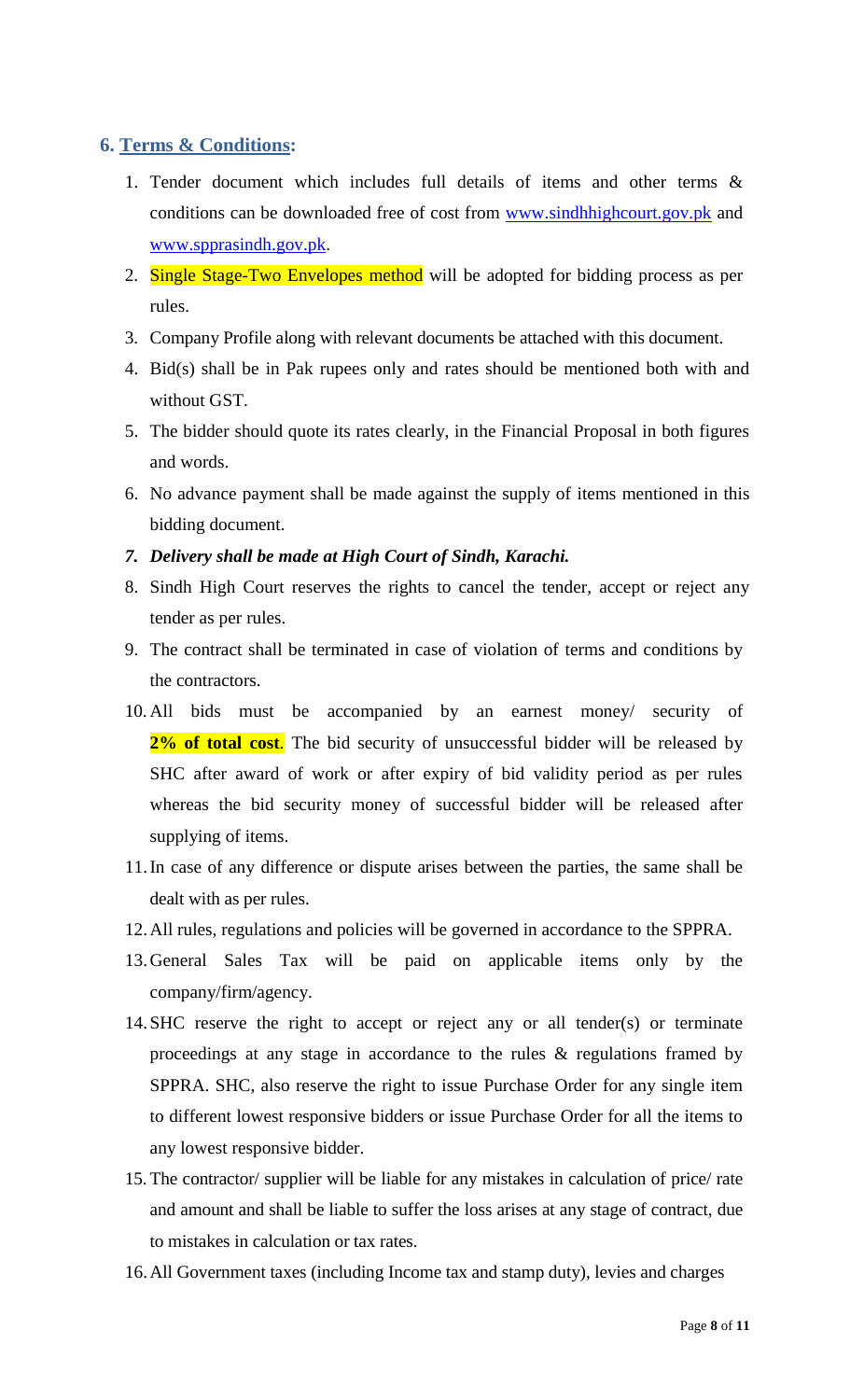will be charged as per applicable rates / Work Order.

- 17. The contractor shall pay all the cost for preparation of legal documents of contract.
- 18.SSPRA Rules will be followed for all other terms and conditions not specified/ mentioned/ ambiguous in this tender document. Kindly read SPPRA Rules for further details.

It is hereby certified that the terms and conditions have been read, agreed upon and signed.

| M/s.                              |  |
|-----------------------------------|--|
| <b>Year of Establishment</b>      |  |
| <b>Name of contact Person</b>     |  |
| <b>Address</b>                    |  |
| <b>Sales Tax Registration No.</b> |  |
| <b>National Tax No.</b>           |  |
| Mobile No.                        |  |
| <b>Telephone No.</b>              |  |
| Fax No.                           |  |
| E-mail                            |  |

**Stamp & Signature**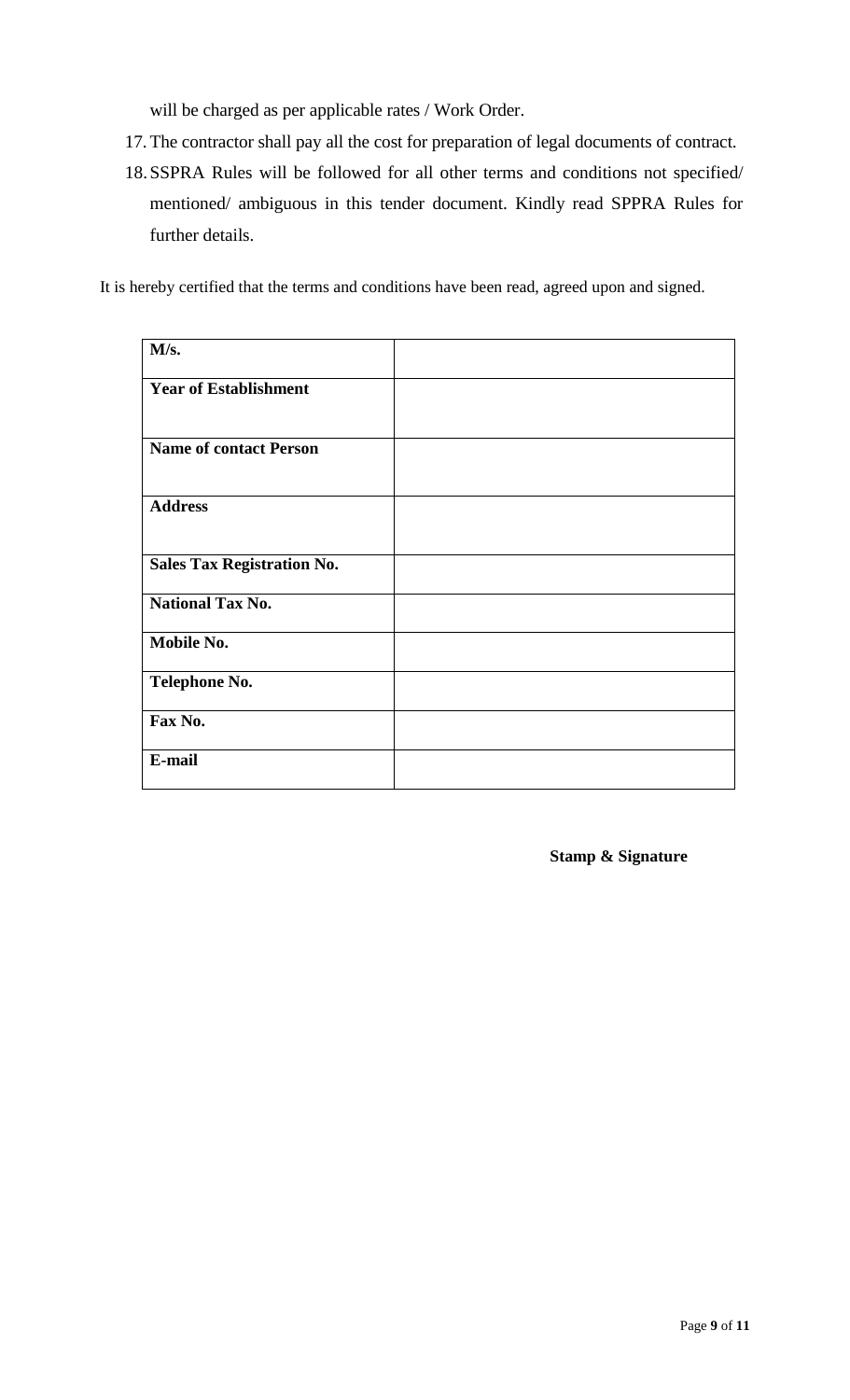## <span id="page-9-0"></span>**8. Sample of Proposal Submission Form:**

*To be printed on the letter head of firm.*

Tender Reference No. 2008 and 2008 Dated

Name of Contract:

The Learned Registrar, Sindh High Court, Karachi.

Dear Sir,

We, the undersigned, offer to provide our services for "<br>
", as a Bid, sealed in an envelope.

<span id="page-9-1"></span>We understand you are not bound to accept any Proposal you receive and reserves the right to accept or reject any offer and to annul the bidding process and reject all or any proposals without assigning any reason or having to owe any explanation whatsoever.

The decision of the Hon"ble Purchase Committee shall be final and cannot be challenged on any ground at any forum and Sindh High Court will not be liable for any loss or damage to any party.

Sincerely,

**Name Designation, Name of Company**

### **9. Sample of Articles of Agreement:**

This Agreement made this \_\_\_\_\_\_\_\_\_\_ day of \_\_\_\_\_\_\_\_ 2019, by and between the Project Director, Sindh High Court, Karachi, Sindh, including his successors in office and Assignees / Agents, acting through the learned Registrar, hereinafter called the "**SHC**", of the one part,

And  $M/s$  at  $M/s$  at  $M/s$  at  $M/s$  at  $M$ \_\_\_\_\_\_\_\_\_\_\_\_\_\_\_\_\_\_\_\_\_\_\_\_\_\_\_\_\_\_\_\_\_\_\_\_\_, hereinafter called the "**Contractor**" which expression shall include their successors, legal representatives of the second part.

Whereas the **SHC** requires supply of **\_\_\_\_\_\_\_\_\_\_\_\_\_\_\_\_\_\_\_\_\_\_\_\_\_\_\_\_\_\_** and whereas the **Contractor** has agreed to supply, the said items valued at **Rs.\_\_\_\_\_\_\_\_\_\_\_\_\_** and words (exception of the terms) as per Purchase Orders, subject to the terms and conditions set forth, hereinafter, which have been accepted by the **Contractor**.

#### **Now this Agreement witnesses as follows:**

- 1. In this agreement words and expressions shall have the same meanings as are respectively assigned to them in the **Conditions of Contract** hereinafter referred to.
- 2. The following documents which, for the purpose of identification, have been signed by \_\_\_\_\_\_\_\_\_\_\_\_\_\_\_\_\_\_\_\_\_\_\_\_\_\_ on behalf of the **Contractor,** and by the learned Registrar on behalf of the **SHC**, all of (name and designation of the authorized person) Which shall be deemed to form and be read and construed as a part of this **Agreement**  viz.
	- a) Articles of Agreement;
	- b) Instructions to Tenderers;